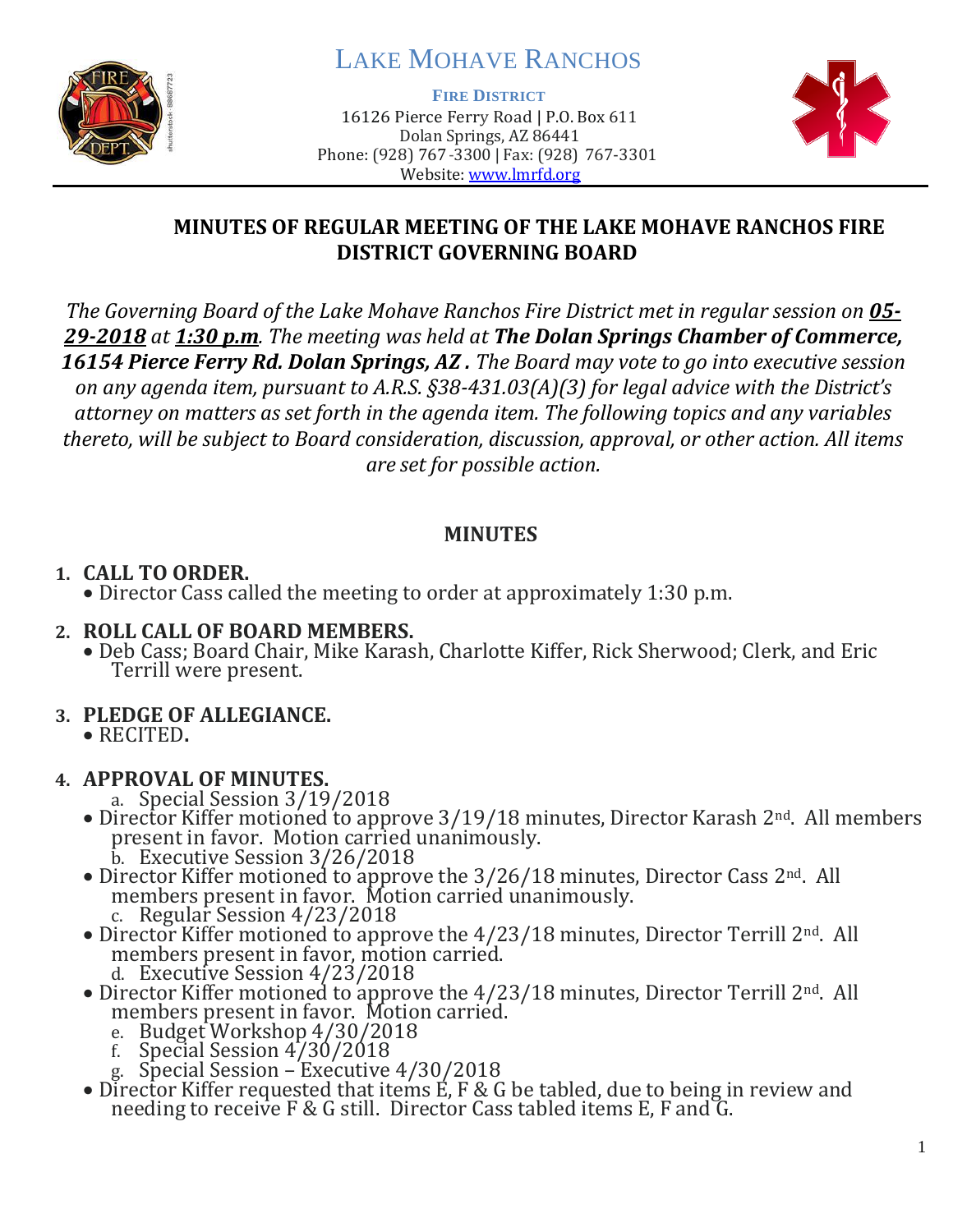#### **5. REPORTS**.

- a. April 2018 Financial Report(s). *(The financial report(s) are to be reviewed and approved by the Board).*
- Mr. Buldra reported the Revenue for the month of April was \$64,316 which was \$51,422 under budget. Mohave County Revenue for April was \$55,564 which was \$35,974 under budget. This variance is due to timing during the month and we are trending over budget YTD. Non-Tax Revenue for the month of April was \$8,752 which was \$15,448 under budget. This variance is due to timing of ambulance revenue which was \$14,915, which was under budget. Expenses for April totaled \$39,912 which was over budget by \$40,802. Personnel expenses were \$37,358 under budget due to a reimbursement. Managerial expenses were \$5,964 under budget due to timing of the liability insurance. Year to date Revenue is \$839,100 which is \$41,059 over budget. Year to date Expenses are \$700,972 which is \$58,902 under budget. Director Kiffer asked about the financial hand outs for the public and reiterated what was spoken about at the last meeting regarding the P&L being available to the public, noting that Mr. Buldra had previously advised he would make that available. Mr. Buldra stated he would make that available for the public as previously discussed. Chief DeMaio asked about the carry-over for FY 17/18 into FY 18/19 and Mr. Buldra explained the District is looking at \$475,000 which is a projection of an increase of \$185,000 from prior year. Director Terrill asked about the credit card payment and if it's paid online. Chief DeMaio advised it's paid online. Director Terrill wanted to know where a copy of what was purchased is. Chief DeMaio stated it's not included in the financial reports, but he would place a copy at the end of the reports each month. Director Karash reviewed the total assets reported which are \$1,216,976.38 and wanted verification of that for validity. Mr. Buldra verified that is correct. Director Karash motioned to approve the April 2018 Financial Report, Director Cass 2nd. All members present in favor, motion carried unanimously.
	- b. Fire Chief's Report *(The governing body may not propose, discuss, deliberate or take legal action on this matter unless the specific matter is properly noticed for legal action. Therefore, action taken as a result of the Chief 's report will be limited to directing staff to study the matter or scheduling the matter for further consideration and discussion at a later date. (A.R.S. 38-431.02.K.)*
- April 2018 Run Report: Transports 34, Refusals 5, Air Evac 2 (noted that number may have a margin of error reported). Canceled 1, Refused Non-Bill 1, Refused Bill 1. Total Fire/Ems was 57. Director Kiffer inquired about the number of calls on Highway 93 and the Chief stated he didn't have that report.
- Meadview Staffing: 25 days on schedule for month of June. Reminder was provided that a decline in POC's can occur during high peak fire season.
- Meetings attended in May: Medical Lab, Run-Review, Pre-hospital Committee Meeting, WACEMS, Abatement Committee Meeting, Copperpoint, Aflac meeting was vacated, and ACLS was attended.
- B-436 (old red truck parked at St. 42) rehab in process for District use. Noting there has been pump repair on it, water leak repairs, frozen valve repairs, replaced batteries, brake components, flushing radiator, changing oil/filters. Chief DeMaio explained it's been sitting for 5 years and needs some work done to bring it back in service and these are things that have been or are being done, also noting for the most part it will remain at St. 42.
- St. 41 paint work has been completed, and that there are a few mobile aesthetics to be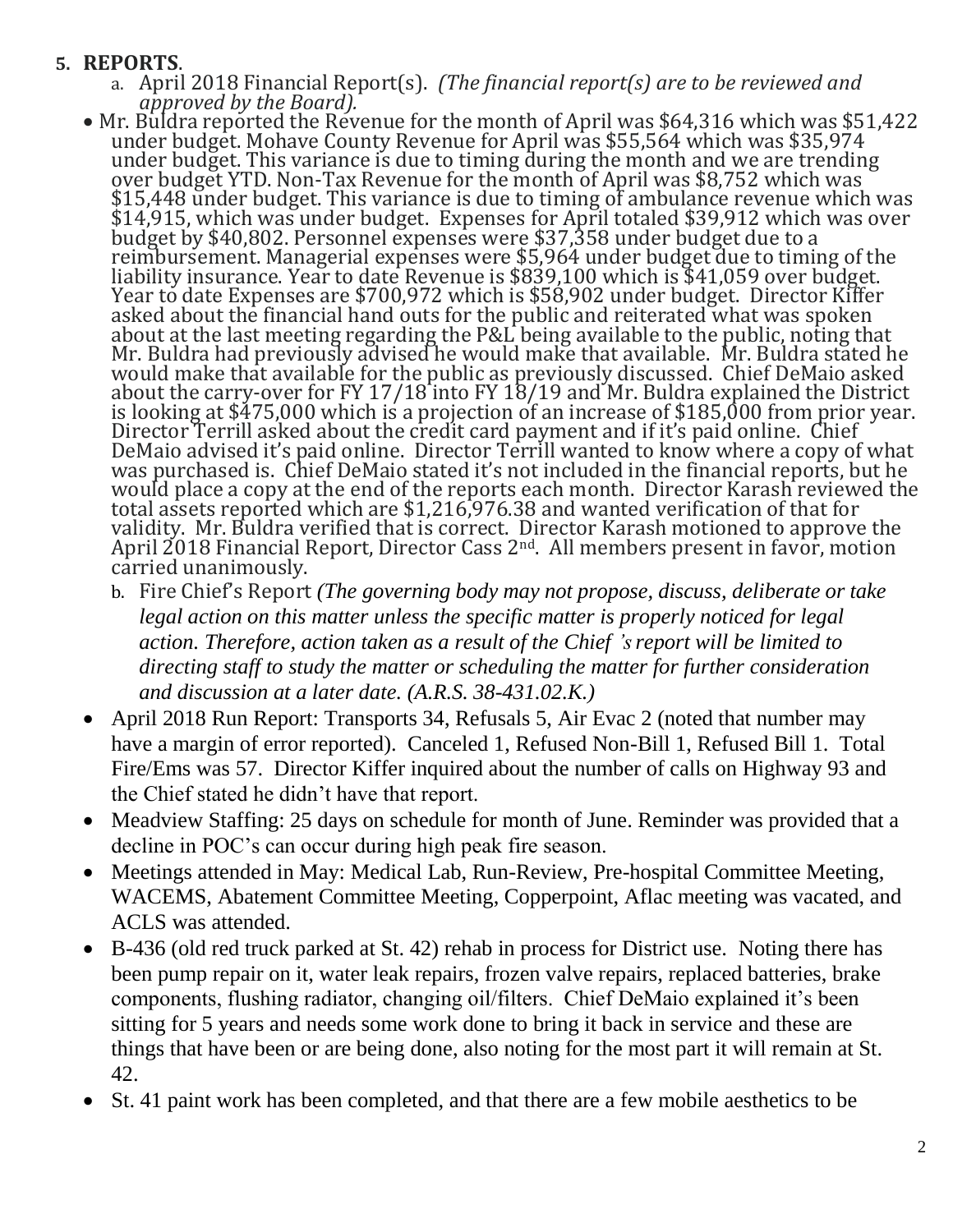completed still.

- One bid for roof work on St. 41 has been received, noting contact will be made with other local roofing companies for possible additional bids.
- Two out-of-service Ambulances went up for auction and were sold. \$1,125.00 was the purchase price of one Ambulance that was auctioned and the other was \$3,550.00.
- Auction process to begin with two out-of-service engines in Meadview.
- One out-of-service engine out back at St. 41, noting it's a KFD engine. KFFA (Kingman Firefighter Association) has approached Chief DeMaio regarding this engine along with the Local Union to submit a letter of interest in receiving that engine back. Chief DeMaio stated the engine has no monetary value, it's historical value only. Chief DeMaio stated once a formal letter is received that item will be placed on the Agenda for possible approval by the Board.
- Stage II fire restrictions are in place.
- CON renewed, this is a 3-year renewal.
- Annexation inquiries were made to the County Attorney, noting that any/all annexations that have been made are valid and in-force. Also, advising that any annexations that were made prior are effective, "nobody is getting kicked out of the District," additionally stating, any new annexations can be approved also. Chief DeMaio also stated that anyone who wanted to annex out of the District would have to pull their own information, contact the County Attorney's Office and provide a legal reason for why. Also, noting that to date there has not been any annexations found that were done improperly.

## **6. REGULAR BUSINESS**.

- a. Discussion and possible action regarding: 30-day notice for the LMRFD Budget posting for FY 2018-2019. (Buldra/Cass)
	- Mr. Buldra reported for the tentative budget there are no changes reported for the revenue side. Mr. Buldra discussed the personnel wages side reiterating that at the Budget Workshop there was discussion of adding an additional \$0.50 on top of the budgeted increase of \$0.45 for Suppression Staff only; noting that the District could not sustain the additional and would operate within a deficit. Mr. Buldra also listed a \$0.25 per hr. increase for seniority. Mr. Buldra also noted that the Copperpoint figures came in around \$19K noting that is lower than what was reported in the budget figures. Mr. Buldra also noted that another insurance company bid has been sought, but they have not responded with a quote yet. Mr. Buldra also noted the Board would have to provide approval to enroll in a 457 Plan and approve removal of SS, which would provide the District an additional \$4500.00 savings. Director Terrill asked about the \$0.25 seniority raise for one of LMRFD Staff. Chief DeMaio stated this person has been with the District for many years and is making what a new person would make starting out. Director Terrill explained he was under the impression this person didn't work for LMRFD anymore, Chief DeMaio stated he is still gainfully employed and has been with the LMRFD. Chief DeMaio stated a pay differential was a goal to implemented for that one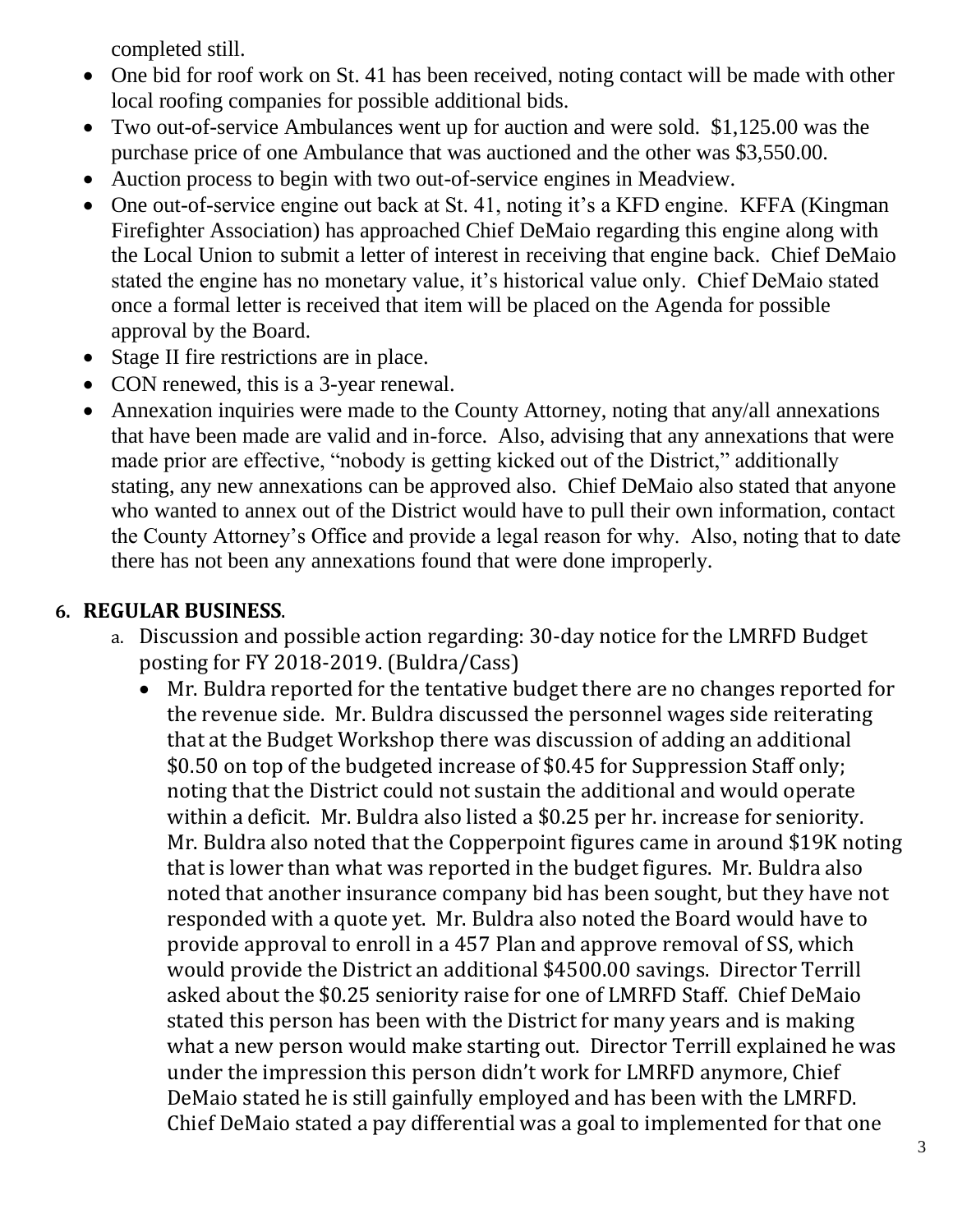person due to his seniority. Director Terrill wanted to know the yearly cost difference on that. Mr. Buldra explained it would be \$1000.91, noting that figure is included in the tentative budget. Director Kiffer inquired about wage increases for non-suppression staff. Mr. Buldra stated there is an increase for non-suppression indicated, \$0.45 increase to wages is reported for all personnel, which increased the non-suppression staff line item to an additional \$4K approximately. Mr. Buldra noted that the fuel cost line item was increased based on the market. Mr. Buldra gave a quick overview of the remaining tentative budget. Director Kiffer stated she didn't realize in the Budget Workshop that the wage increase was for all personnel. Director Kiffer stated she agrees with providing more money to suppression staff. She asked what the additional \$0.50 would do for suppression line item. Mr. Buldra explained with an additional \$0.50 it would increase wages to an additional \$622,000 whereas right now it's at \$603,000. Director Kiffer stated, "I'm good with the increase in suppression staff, I'm not good with increasing all personnel \$0.45 an hr." Director Kiffer stated she is interested in finding all available monies to provide it to suppression staff also noting that "we can't attract a lot of people, paying what we are paying for the suppression staff." Director Kiffer wanted clarification on approval for wage increases for suppression and nonsuppression staff. Chief DeMaio explained if you approve as-is it's for all staff or you remove what you don't want to approve. Chief DeMaio stated at a \$0.95 per hr. increase would put the District into operating within a deficit, noting the budget can't support a full \$0.95 increase. Chief DeMaio reiterated that at the Budget Workshop he had mentioned suggesting the \$0.45 per hr. raise and if later it's still looking good to revisit an additional increase. Mr. Buldra stated the \$0.95 would put the District into an approximate \$20K deficit. Director Kiffer noted that she would like to pull the \$4K from the proposed wage increase to non-suppression and provide that to suppression staff. Mr. Buldra indicated the Board can either adopt this tentative budget and we can work on how to move the monies around or the Board can say no to adopting this tentative budget due to wanting to see something completely different. Director Kiffer motioned to adopt/approve the tentative budget with the only folks that get the raise is the suppression staff and that we direct Mr. Buldra to redirect the money (i.e. the \$4K) into how far that will go to increase the \$0.45 per hr. raise. Director Terrill 2nd. Director Kiffer and Terrill voted "Aye." Director Cass and Director Sherwood voted "nay," Director Karash abstained. Director Kiffer revised her motion to adopt the tentative budget with only the suppression being the ones getting a raise. Director Terrill 2nd. Director Sherwood asked within the 20 days if things could change. Chief DeMaio explained that what Mr. Buldra had noted was that you can't increase the budget, you can only move monies around. Director Sherwood wanted clarification as to where the \$4K was being pulled from. Chief DeMaio and Director Cass explained it's the proposed raises being taken away from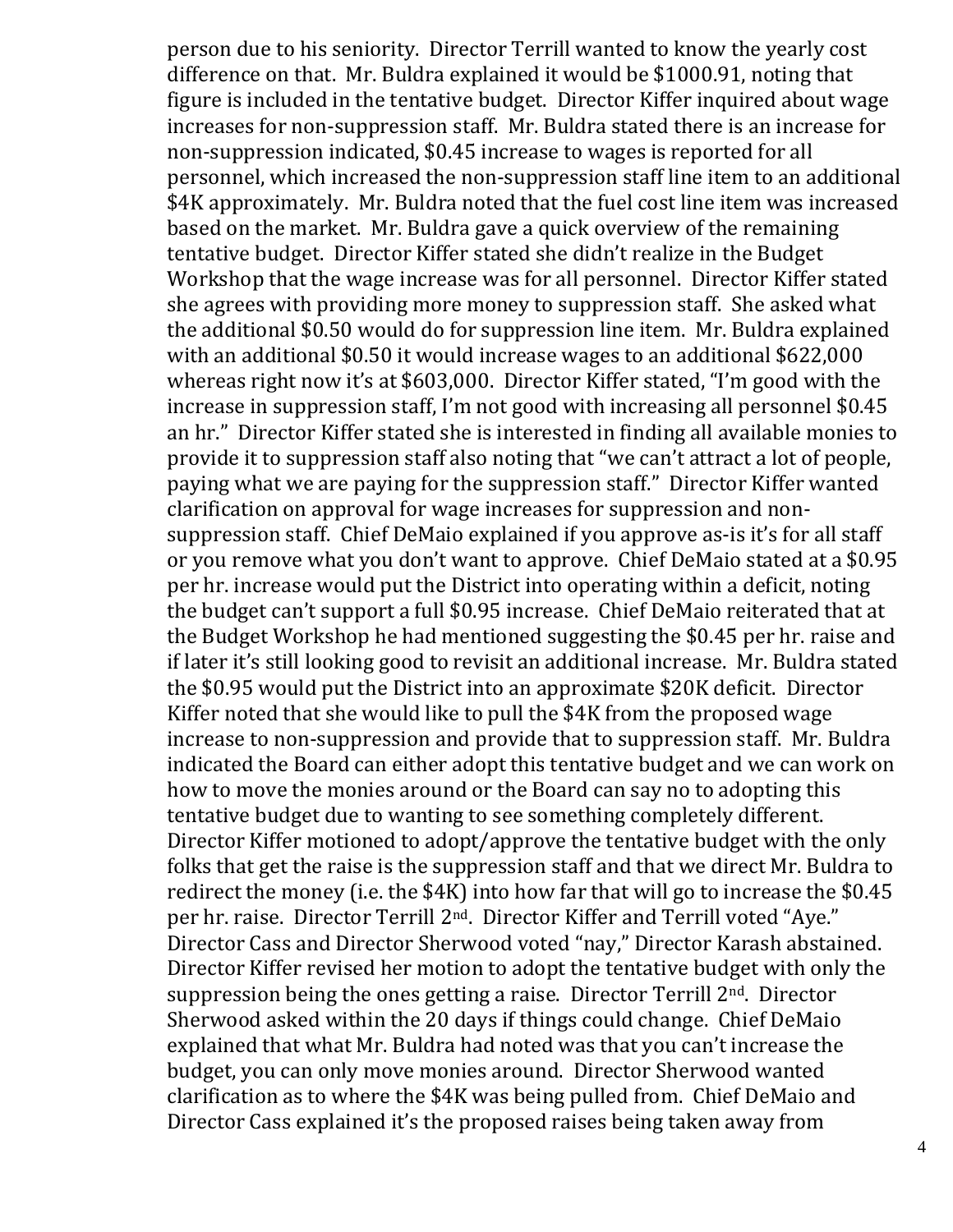Administrative Staff and given to Suppression Staff. Director Sherwood wanted to know how Chief DeMaio felt about that. Chief DeMaio stated, "it was introduced as across the board for all personnel, I'm gonna survive no matter what, I don't want to sit here and…" Director Kiffer reiterated she didn't realize in the Workshop it was for across the board raises. Chief DeMaio stated that raise would be for the Administrative Assistant and part-time mechanic. Director Sherwood changed his motion to a "Aye." Director Kiffer, Terrill and Sherwood voted "Aye." Director Cass and Karash voted "Nay." Motion carried 3-2.

- b. Discussion and possible action regarding: LMRFD Out-of-District billing for fire/ems services. (Cass/Buldra)
	- Mr. Buldra explained there has been \$290K in revenue this year for the billing. Director Kiffer inquired about small claims court and if other Districts do that. Chief DeMaio stated the District would have to calculate in what it would cost to go to small claims court as well. Director Cass asked if the non-pays can be turned over to collections. Chief DeMaio stated, they can be turned over to collections. Chief DeMaio explained we do receive FDAT in amount of \$61K this year which helps off-set the Out of District expenses for those calls. Chief DeMaio stated he is not aware of any other District that takes liens out on properties or takes matters to small claims court. Mr. Buldra stated he doesn't have any clients that do that either (small claims, liens or collections). Director Kiffer wanted to know the uncollected amount. Director Cass noted it was around \$200. Director Cass stated Mr. Whittington had advised it would be a cost to the District of about \$1K to keep it maintained (lien). Chief DeMaio stated we will continue to bill for Out of District even if we don't receive monies back. Chief DeMaio stated with insurance companies there is usually no issue in receiving monies, it's when it's a private party there's an issue. Chief DeMaio stated off-hand the White Hills fire from 2 years ago is sitting in collections and nothing has been heard/seen of that. No action.
- c. Discussion and action regarding: Acceptance of Resignation for LMRFD Board Member Rick Sherwood; effective June 18, 2018. (Cass)
	- Director Cass noted the date is for June 25, 2018 effective resignation upon approval. Director Terrill motioned to accept the resignation of Director Sherwood effective June 25, 2018. Director Cass 2nd. Directors Terrill, Cass, Kiffer and Karash voted "Aye." Director Sherwood abstained. Motion carried.
- d. Discussion and possible action regarding: Announcement and Notice of interim/temporary LMRFD Board Vacancy; position considerations held on June 18, 2018; members of the public for interest; term expires November 2018; is eligible for re-election. (Cass)
	- Director Cass noted the date for Item D is June 25, 2018. Director Karash noted Curtis O'Brien from Meadview is present to show interest. Director Cass noted you must be a resident for 6 months in AZ and be within District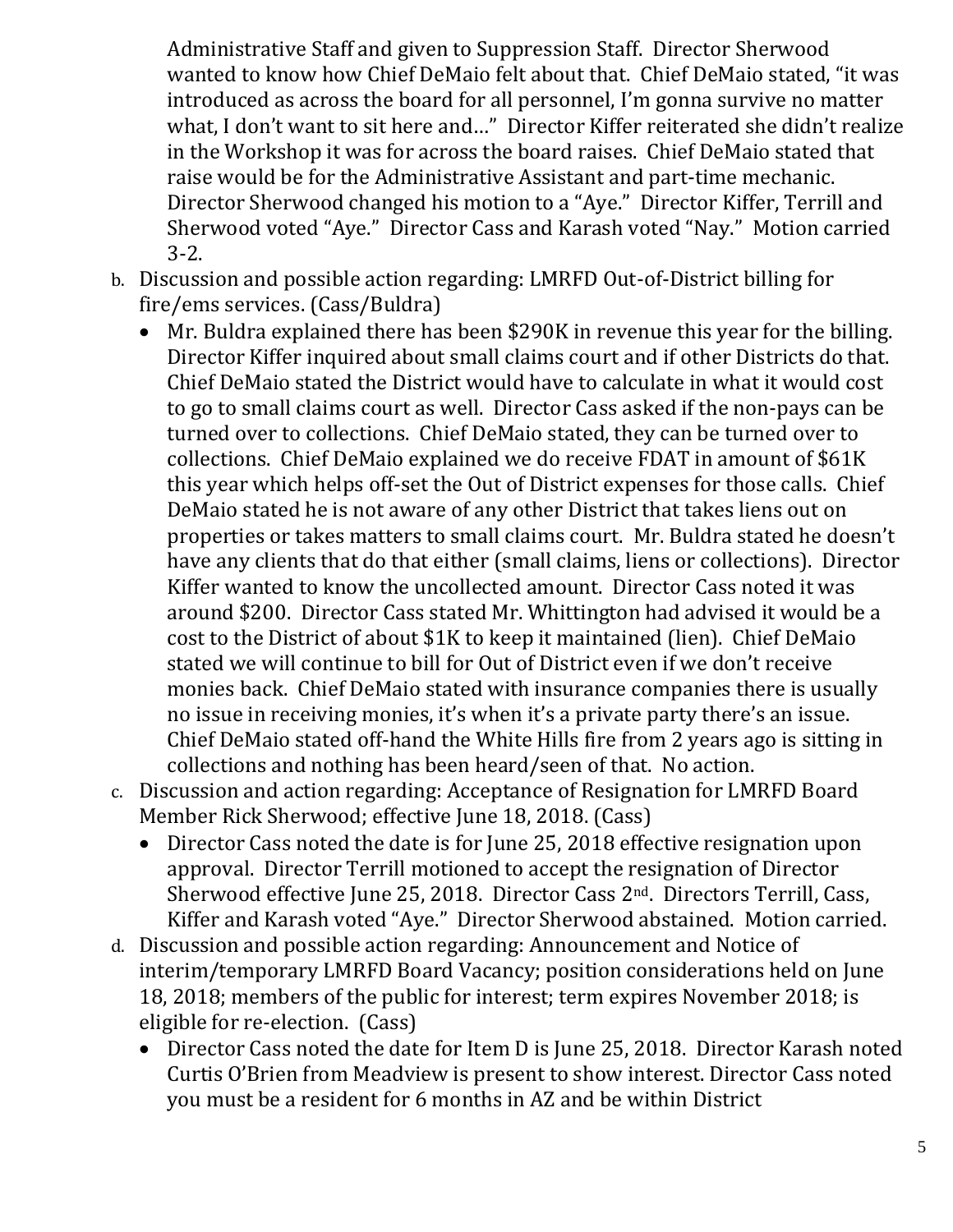boundaries/own property. Mr. O'Brien noted he's only been in AZ since February. Director Kiffer noted it was unfair to other candidates for the Board to discuss Mr. O'Brien's qualifications, the item isn't on the Agenda. Director Cass advised for staff to post notice in the local papers, Miner and Website. No action.

- e. Discussion and possible action regarding: LMRFD Board By-Laws; additions and revisions. (Cass)
	- Director Cass noted that Mr. Whittington recommended updating the By-Laws. Director Terrill asked if the current By-Laws were the ones dated June 2016. Director Cass and Kiffer noted they don't have signed By-Laws. Director Kiffer stated she is good with the June 2016 version and none of the other Board Members objected to them. Director Kiffer stated on pg. 2 #5 (revisions). She noted there were 'blanks' regarding fire codes. Chief DeMaio stated if the Board adopted fire codes those codes would be placed in there. Chief DeMaio stated he believes by law too much time has passed that the Board did not adopt a fire code so any fire code(s) adopted must go to voters. Chief DeMaio stated we do not have fire codes currently in the District. Chief DeMaio stated it allows for a provision to be made if there is a Special Election or Regular Election to adopt fire codes. Director Kiffer inquired about pg. 4 #15 stating it looks like a duplication. Chief DeMaio stated that one is from the actual A.R.S. law. Director Kiffer inquired about Pg. 5 #B (these are from the A.R.S. 'may' section) regarding District financials. Chief DeMaio stated it is "if" the Board designates also noting that Mr. Whittington and Mr. Buldra advised against that because a Board Member would have access to alter information inadvertently within QB. Director Kiffer inquired about the County Attorney portion becoming or helping LMRFD with legal advice. Chief DeMaio stated it was something they used to do in the past, but with all the conflict of interest arising, he's been told "NO." Chief DeMaio elaborated that with general questions they may assist, but they won't provide legal advice. Director Kiffer had an inquiry on Pg. 6 Rule II – C on who wrote it. Director Cass stated that this is something she had asked Mr. Whittington about. Chief DeMaio stated the Administrative Assistant drafted this based on what direction was received from Director Cass and Mr. Whittington. Director Kiffer stated the Chief's Contract and these By-Laws contradict, which one takes precedence. She requested defining micromanagement. She also inquired about the Social Media portion placed into the By-Laws. Director Terrill stated there's freedom of speech and that each Board Member is a volunteer. Director Kiffer stated she is not on social media. Director Cass stated it's basically, so we remain professional, also noting she doesn't do social media as well. Director Sherwood stated, there could be an issue with OML with Board Members on Social Media sites. Director Kiffer stated she doesn't see a need for this rule and hasn't heard an example yet. Director Sherwood stated that he just tried to provide an example of that. Director Terrill disagreed, noting that you can't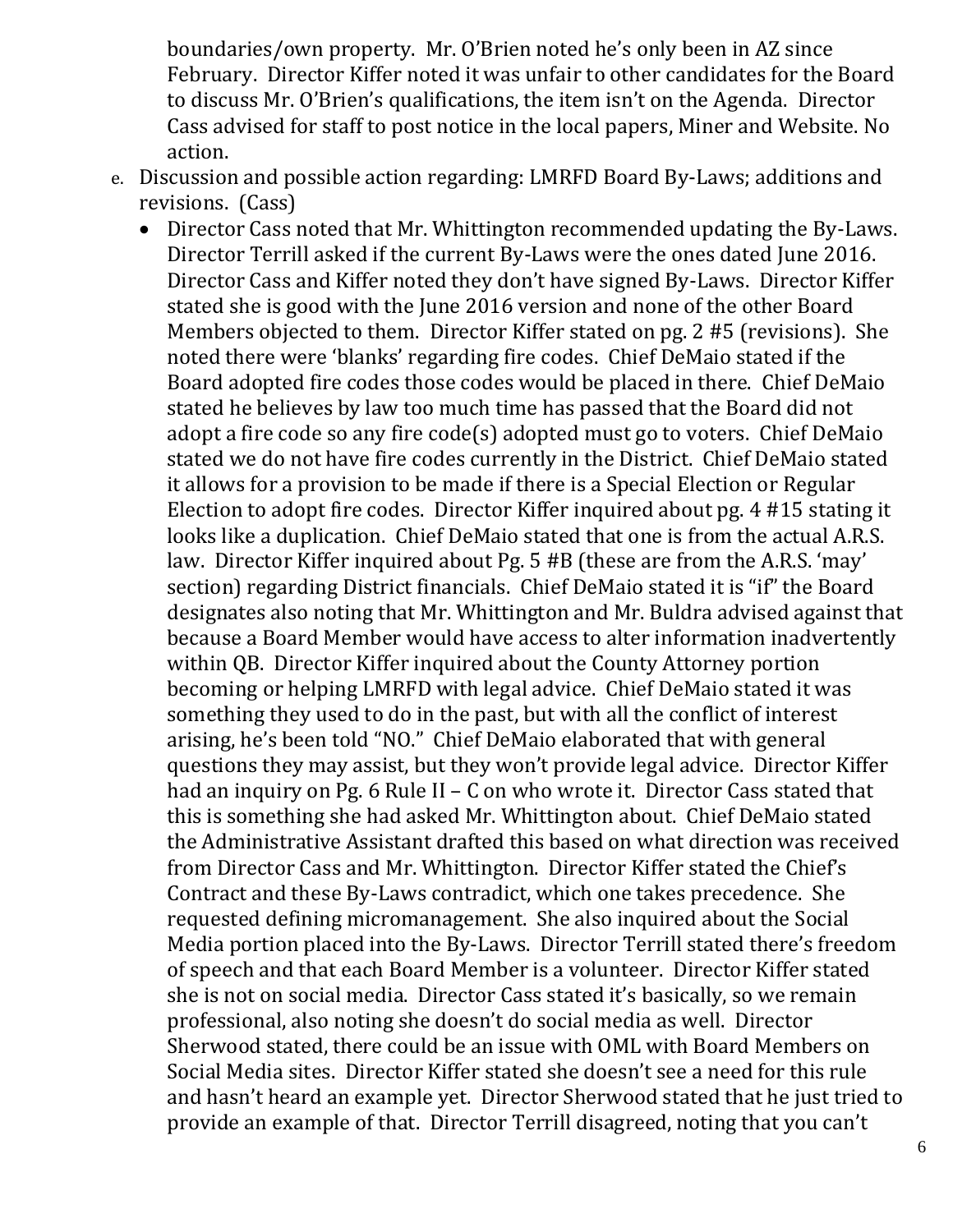reply (avoid a violation). Director Cass stated this is to cover us, while Director Sherwood added it's being proactive. Chief DeMaio suggested asking Mr. Whittington about this. Director Kiffer said it was a breach of first amendment rights and felt that having to provide the information to the Board Chair/Chief first wasn't necessary. Director Cass stated that is so the information being provided is correct before being posted. Director Terrill stated he felt Rule II-C didn't need to be in there. Director Kiffer and Terrill both felt and agreed that Rule II-B needed more discussion. Director Kiffer stated she felt there is a conflict and wanted to know from legal counsel regarding this paragraph (Rule II=B) and the verbiage in the Contract. She stated she wanted a legal clarification and defining in depth micromanagement. Director Cass stated she would contact legal counsel and this would be brought back to the June meeting. Item tabled for further review.

- f. Discussion and information regarding: LMRFD minutes postings. (Cass)
	- Director Cass stated minutes are to be posted within 72 business hours from a meeting, and that there is a recording available as well that meets requirement. Director Kiffer stated she and others were under the impression it had to be posted within 48 hours. Director Kiffer stated through talking with the Attorney and having the recording available, that meets the requirement for the information being available to the public within 72 hours of the meeting. She stated she felt this is important to put in the minutes to let the public know that. Director Cass also noted a member of the public posts the meetings on You Tube as well. No Action.
- g. Discussion and possible action regarding: Local PSPRS Board Chairperson; Mike Karash. (Cass)
	- Director Karash stated that Mr. Winn (Local PSPRS Board Member) attended a meeting and was notified that the LMRFD Board Chair should be the Local PSPRS Board Chair as well. He advised through receiving clarification, that Director Cass can designate another person to fill that spot, if she can't do it. Director Terrill motioned to direct Director Cass to appoint Director Karash as the Local PSPRS Board Chair, Director Kiffer 2nd. Directors Terrill, Kiffer, Cass, Sherwood motioned "Aye." Director Karash abstained. Motion carried.
- h. Discussion and possible action regarding: Information on the "baby-steps program." (Sherwood)
	- Director Sherwood stated at the last meeting a member of the public asked about the progress of this issue. Director Sherwood stated there wasn't much he could do being a Board Member for LMRFD and possibly creating OML, and with his resignation, he stated he can move outside of that boundary and is now free to talk to individual board members and interview them quite frankly and see what kinds of issues they would like to see resolved for a volunteer program. He stated he has put together a road map to how he wants to proceed. Also noting he'd like to get with the Chief as well and get permissions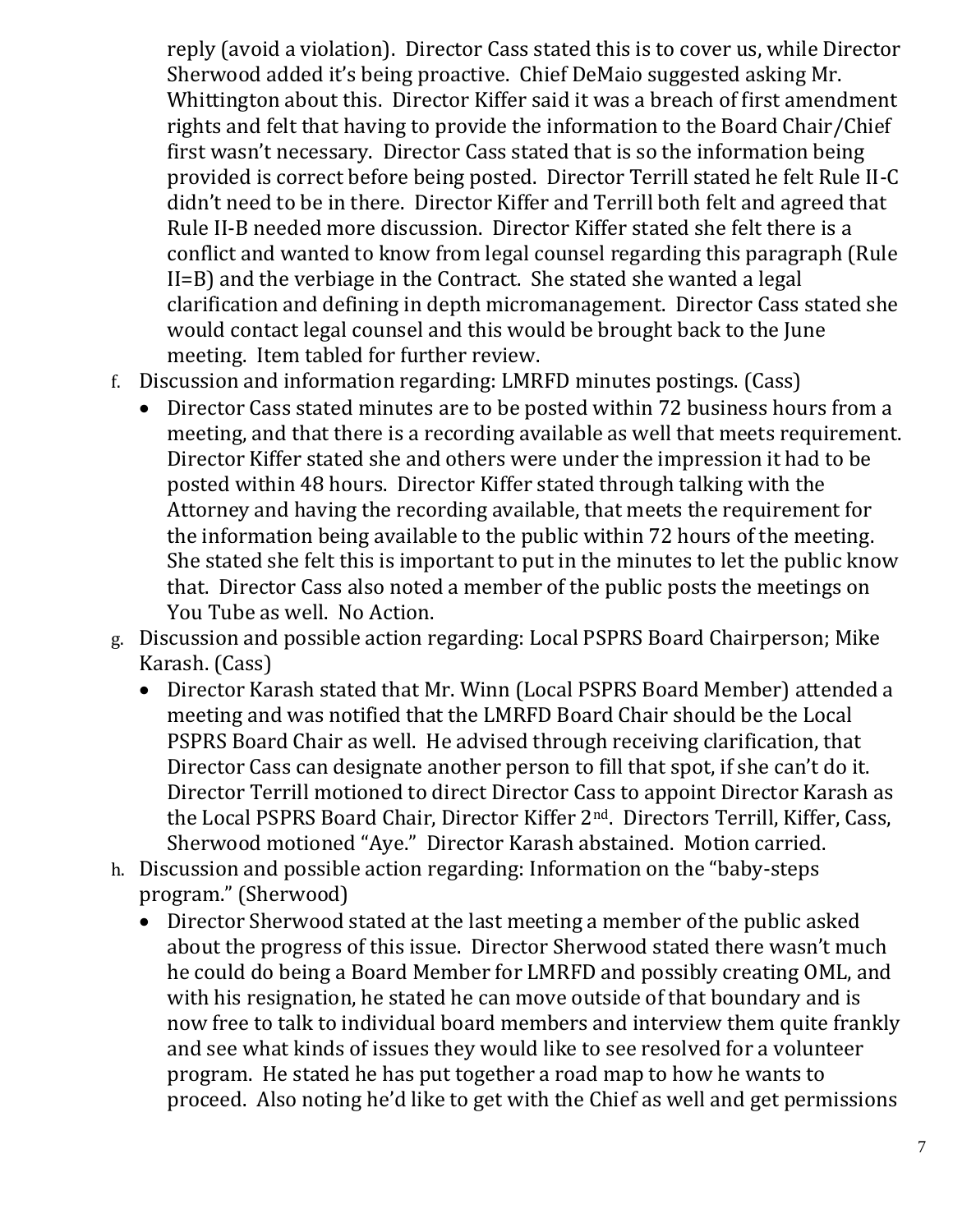to speak with the FF and Staff of LMRFD in terms of support. He wanted to obtain this information and then bring it back to the Board for a presentation. He noted he is hoping to have Meadview support as well. He stated he may go to Social Media as well to get more information. Director Kiffer stated she doesn't know what is going on with the volunteer program so it's hard for her to comment on that. She suggested Director Sherwood putting something together in writing indicating specifics, so she has a base to start from. No action pending further review.

- i. Discussion and possible action regarding: Repair order for A-1186 (Ambulance); engine repair through B&B Auto; estimated amount \$5941.55. (Administration)
	- Chief DeMaio stated this is not an emergency repair, but it does exceed his spending limit. It is at the shop, waiting for repairs upon approval. Director Terrill wanted to know the labor rate. Chief DeMaio stated it's either \$80 or \$90 per hr. Director Terrill disagrees with the quote and stated he's familiar with the Chilton's manual and to replace all the wires and injectors it comes out to 6.2 hrs. as quoted. He stated in figuring that out, it's \$150 per hr. He stated we've already caught them raising the rates before and I believe they are doing it again. He reviewed a few other quoted hours per service and stated he'd like a better understanding of what they are charging the LMRFD. Director Terrill said, "I feel they are just sticking it to us." Chief DeMaio disagreed and said they have treated us well. They ensued in discussion regarding previous charges and rates changing. Chief DeMaio stated he would reach out to other repair shops for other bids. Director Karash wanted to know if this affected the CON. Chief DeMaio stated this isn't an emergency repair, but if we have another ambulance break down it will become an emergency repair. Item tabled until June meeting for further detail.
- **7. CALL TO THE PUBLIC & CORRESPONDENCE**. (*Consideration and discussion of comments and complaints from the public. Those wishing to address the Lake Mohave Ranchos Fire District Board need not request permission in advance. The Fire District Board is not permitted to discuss or take action on any item(s) that are not on the Agenda that are raised in the call to the public. However, individual Board Members may be permitted to respond to criticism directed to them. Otherwise, the Board may direct that staff review the matter or that the matter be placed on a future agenda. The Fire District Board cannot discuss or take legal action on any issue raised during the Call to the Public due to restriction of the Opening Meeting Law.)*
	- Ellen Reh-Bower; She stated she felt the most important issue was out of District billing for both fire and ambulance non-pays. She stated that it is \$23 to file for small claims also noting it does take the Administrative Office to do it. She stated there is no need for an Attorney, it's done yourself and can be done online. She stated you may not get paid immediately but the lien hangs out there for around 7-10 years, noting "it doesn't go gouge any widow on social security, it's just a lien that sits on the property, until the property is sold." She stated we've collected a fair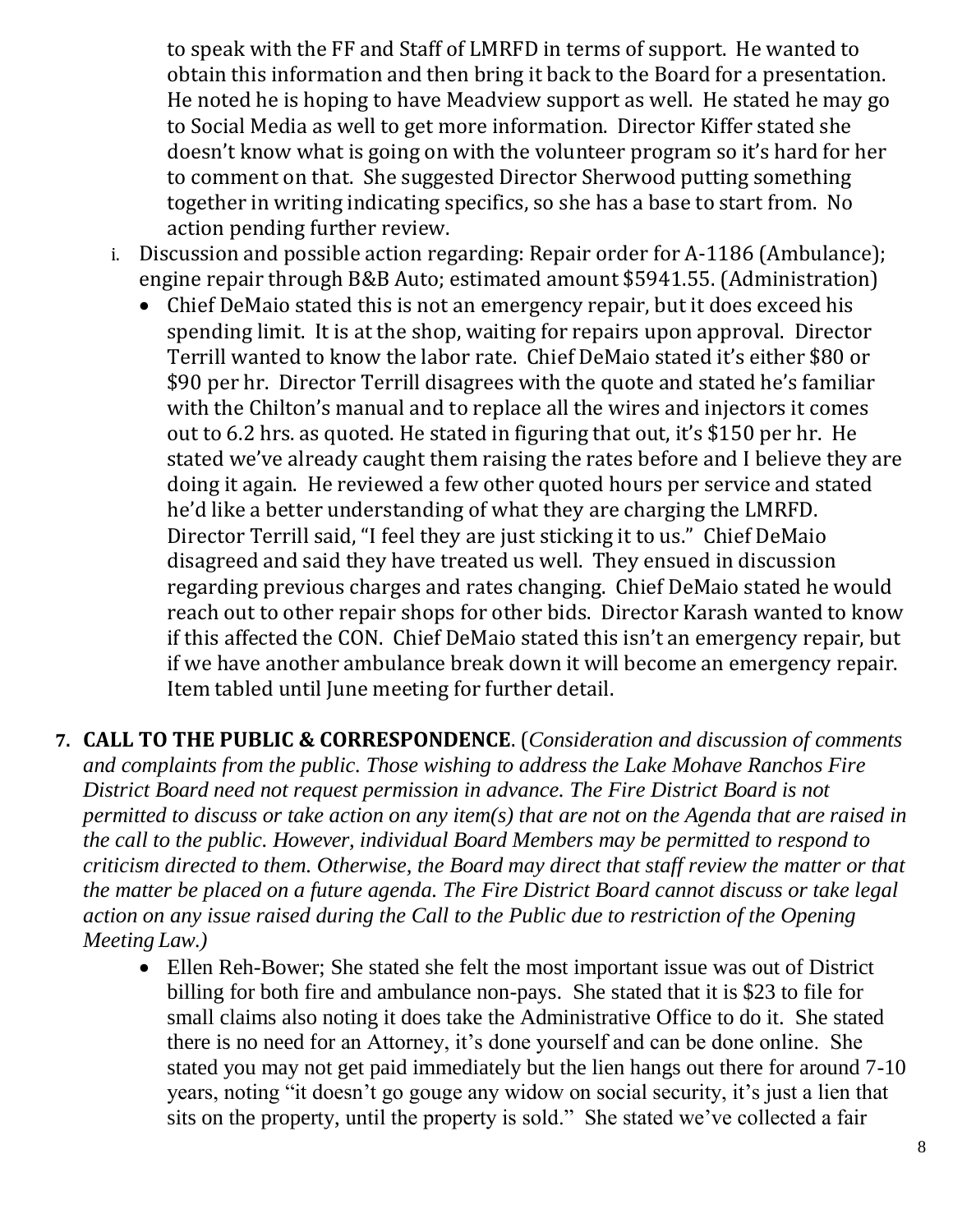amount in the past. She stated she was taught to collect on every dollar possible. She also requested the Board place in their By-Laws that minutes are posted within 72 hours, stating it's not sufficient to go to the office to listen to a recording also adding the same goes with the financials. She also stated the vehicle fuel line item on budget seems high (\$25K). She inquired about the FDAT rate as well, also noting that is not to cover out of district services. Ms. Bower provided a report regarding annexations to Director Sherwood.

- Christine Baker; she stated she would volunteer her time to move any matter from small claims to a civil division and stated to Ms. Bower you will need an Attorney if I have anything to say about that. She stated if you start suing people it's going to affect the public image and many more people won't take an ambulance. Chief DeMaio clarified that our ambulance billing company handles all collection matters. Ms. Bower stated, and they can put a lien if they want to. Chief DeMaio stated the Administrative Staff doesn't have to chase down unpaid ambulance bills, Ms. Bower stated, they do for fire. Chief DeMaio stated if you request that our biller start doing that, it may come at an extra cost to file small claims and follow through with that.
- Pat Kelley-Staab; she wanted further clarification regarding annexation information she received.
- Walt Kiffer; He noted that with the Water Company findings any bad debt less than \$250 wasn't worth going after in collections, and those were written off. He noted singling out Social Media in the By-Laws is no different than a Board Member holding a press conference. He said if Director Sherwood was interested, Mr. Kiffer suggested that Director Sherwood do a little research into A.R.S. Title 48 that lays out what a mass annexation entails. He spoke about the volunteers (EMR) noting the A.R.S. had the definition of an EMR of what they can/can't do.
- Frank Geraci; he inquired about why the P&L statements haven't been posted to the LMRFD website, since he had brought this matter to the Board's attention months ago.
- $\triangleright$  Director Cass motioned to enter Executive Session, Director Karash 2<sup>nd</sup>. All members present in favor. Motion carried.
- ➢ Public Session recessed at approximately 3:55 p.m.
- $\triangleright$  Executive Session began at approximately 4:00 p.m.

#### **8. EXECUTIVE SESSION – CONSENT AGENDA** *(The following items listed below are placed on a Consent Agenda).*

- *1. Board of Directors may vote to go into Executive Session pursuant to A.R.S. §38- 431.03(A)(1) for personnel matter, A.R.S. §38-431.03 (A)(3) for legal advice and pursuant to A.R.S. §38-431.03 (A)(4) to give direction to legal counsel re:*
	- a. Discussion and possible action regarding: Legal Counsel Invoices from December 2017-current that have been received. (Kiffer)
	- b. Discussion and possible action regarding: Material obtained from LMRFD Legal Counsel re: payroll matter. (Cass)
	- c. Discussion and possible action regarding: Personnel Matter: Fire Chief DeMaio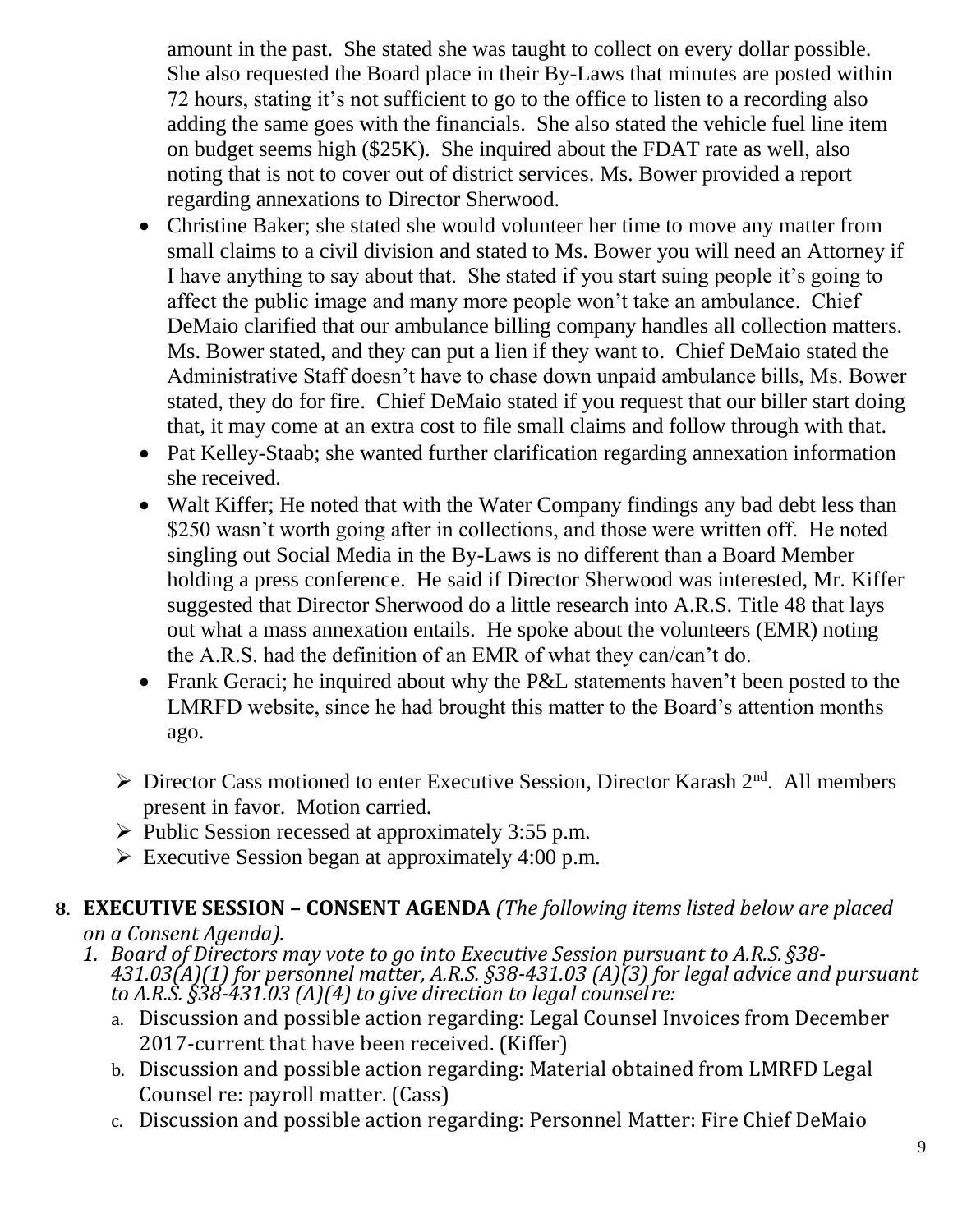and Administrative Assistant Karen Jackson positions; outside resources and potential cost of outside resources. (Cass/Kiffer)

- d. Discussion and possible action regarding: Personnel Matter: LMRFD Interim Fire Chief Contract and/or Fire Chief Contract; with changes from Board and Fire Chief. (Board/Administration)
- ➢ Public Session reconvened at approximately 4:46 p.m.

# **9. EXECUTIVE BUSINESS.**

- a. Discussion and possible action regarding: Legal Counsel Invoices from December 2017-current that have been received. (Kiffer)
	- No action.
- b. Discussion and possible action regarding: Material obtained from LMRFD Legal Counsel re: payroll discrepancies matter. (Cass)
	- Director Kiffer motioned that our Board Chair contact our Board Attorney and indicate that the draft letter is satisfactory and for the Attorney to send the approved letter to the Mohave County District's Attorney Office and that she will personally hand carry attachments to the D.A. Office. Director Terrill 2nd. All members present in favor, motion carried unanimously.
- c. Discussion and possible action regarding: Personnel Matter: Fire Chief DeMaio and Administrative Assistant Karen Jackson positions; outside resources and potential cost of outside resources. (Cass)
	- Director Kiffer motioned that the Board Chair contact other resources, gather information about the availability of other services to pick up the job duties we need for either the Chief position or the AA position. Director Terrill 2nd. Director Kiffer, Terrill, Sherwood and Cass voted "aye." Director Karash abstained. Motion carried.
- d. Discussion and possible action regarding: LMRFD Interim Fire Chief Contract and/or Fire Chief Contract; with changes from Board and Fire Chief. (Board)
	- Director Terrill motioned to extend the interim contract until September 1, 2018 for the Board/Chief to have more time to review this. Director Kiffer 2nd. All members present in favor. Motion carried unanimously.

# **10. CONSIDERATION OF FUTURE AGENDA ITEMS.**

- All tables items will automatically move to following month's Regular Meeting, unless noted otherwise.
	- o Director Cass noted the AA will have Agenda items list to the Board Members on the Thursday (11 days in advance) prior to meeting for review/update. Director Terrill requested minutes be received timelier. Chief DeMaio confirmed that is being worked on. Chief DeMaio did state the 4/30 recording was faulty and that has caused a delay as well, Director Kiffer also stated the Administrative Assistant also had a family matter come